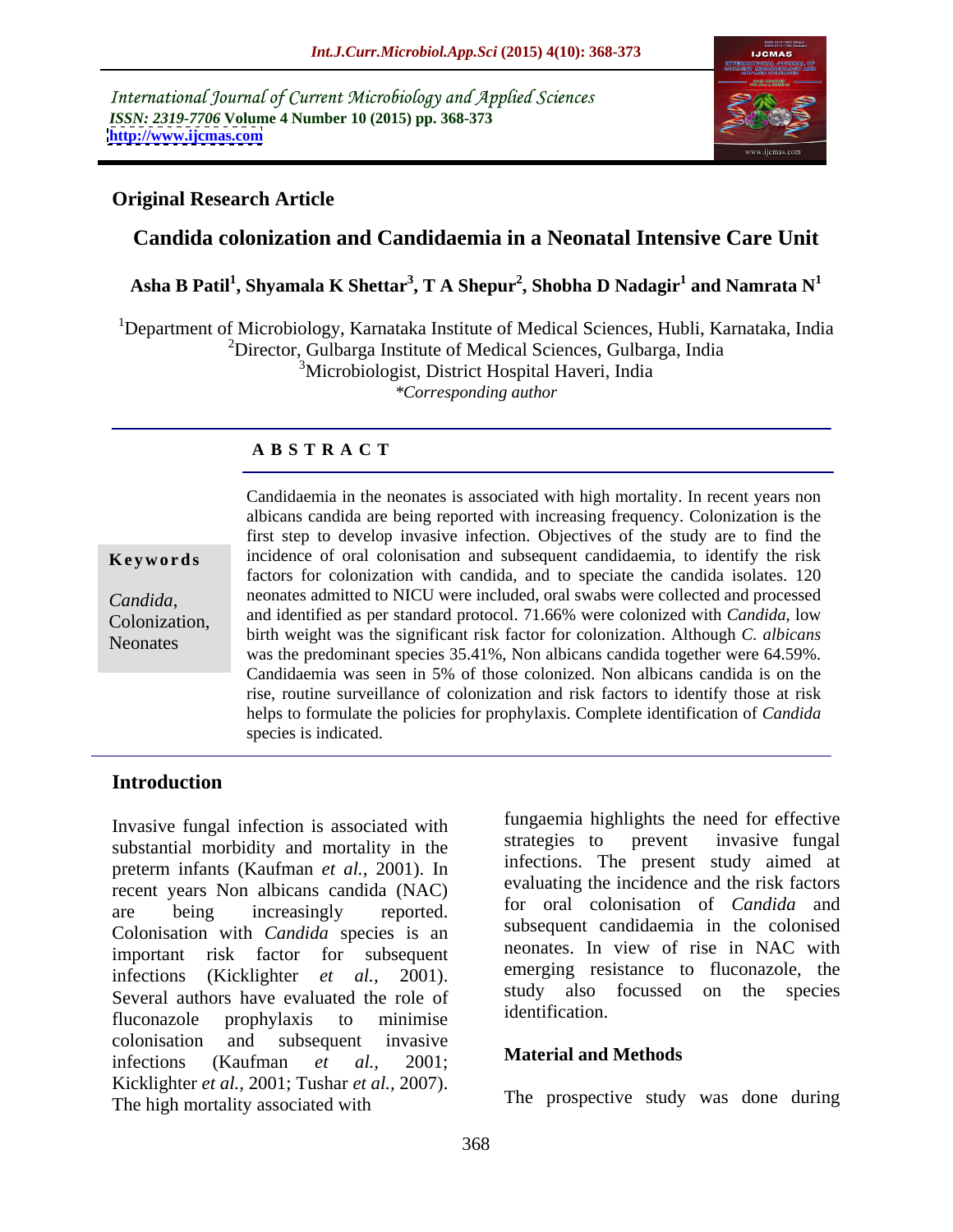of 120 neonates constituted the study group.

Inclusion criteria: all neonates admitted to the neonatal intensive care unit irrespective of host characters and clinical diagnosis.

Exclusion criteria: As the study was *albicans* 34 (35.41%) was the predominant focussed on colonisation, neonates with isolate. NAC constituted 64.59%, focussed on colonisation, neonates with obvious oropharyngeal candidiasis were  $\alpha$  excluded.  $24(38.70\%)$  (Table 2).

A questionnaire and review of medical records was used to obtain following information viz: gender, place of birth, mode of delivery, prolonged rupture of membranes (PROM), gestational age, birth weight, invasive procedures, antibiotics received.

Sterile swabs moistened with distilled water were rolled over in the oral cavity and transported to the laboratory and processed without delay. Swabs were cultured on Sabouraud's dextrose agar and incubated at room temperature for 48 hours. Species identification was done by germ tube test, urease test, clamydospore formation on corn meal agar and sugar assimilation tests by increase has been accompanied by a shift in standard methods (Jagadish Chander, 2009). <br>Blood cultures were collected in brain heart albicans to treatment resistant NAC species infusion broth by sterile precaution and the (David, 2003). Fungal colonization same was processed as per standard

# **Results and Discussion**

Oral colonisation of *Candida* species was observed in 86(71.66%) neonates. study. There is a considerable variation in Colonisation in LBW was significantly the reported rates of yeast carriage. For higher than that of normal weight babies with a p value of  $< 0.05$ . Although not statistically significant, colonisation was observed to be more in neonates born in hospital 72.03% and pre terms 73.03%. Contrary to our expectation colonisation was more often observed in babies born by

December 2009 to November 2010. A total LSCS 85.71% in comparisonto babies born by vaginal delivery 69.81% (Table 1).

> 96 isolates were obtained from 86 colonised neonates. Ten cases (11.62%) had two isolates. *C. albicans* with *C. tropicalis* were found in 6(60%) of these cases. Overall, *C. albicans* 34 (35.41%) was the predominant isolate. NAC constituted 64.59%, predominant among them was *C. tropicalis* 24 (38.70%) (Table 2).

Of the 120 blood cultures, 41 showed growth of pathogens of which predictably a majority were gram negative bacteria 34(28.33). One gram positive cocci was isolated. Candida species were isolated only in 6(5.0%) cases. Four of these six isolates were *C. tropicalis* 66.66%, the other 2 isolates were *C. albicans* 33.33%.

protocol. systemic candidiasis in the low birth weight Over the last 2 decades, yeasts have become important nosocomial pathogens (Jyotsna *et al.,* 2004). *Candida* is known to cause easy to treat mucocutaneous infection to the most serious candidaemia. The incidence of candidaemia has risen dramatically, and this the infecting pathogen away from *Candida albicans* to treatment resistant NAC species (David, 2003). Fungal colonization represents a significant risk for cutaneous or infants (Baley *et al.,* 1986).

> An alarmingly high rate of oral colonisation by *Candida* 86(71.66%) was observed in our the reported rates of yeast carriage. For instance, one Indian study has reported 71.4% (Singh *et al.,* 1999), in contrast to another that reported 30% (Tushar *et al.,* 2007). Western studies have reported carriage rates as low as 26.7% to as high as 60% (Baley *et al.,* 1986; Kaufman *et al.,* 2001). The overall *Candida* carriage rates in our study agreed with that of Singh *et al.*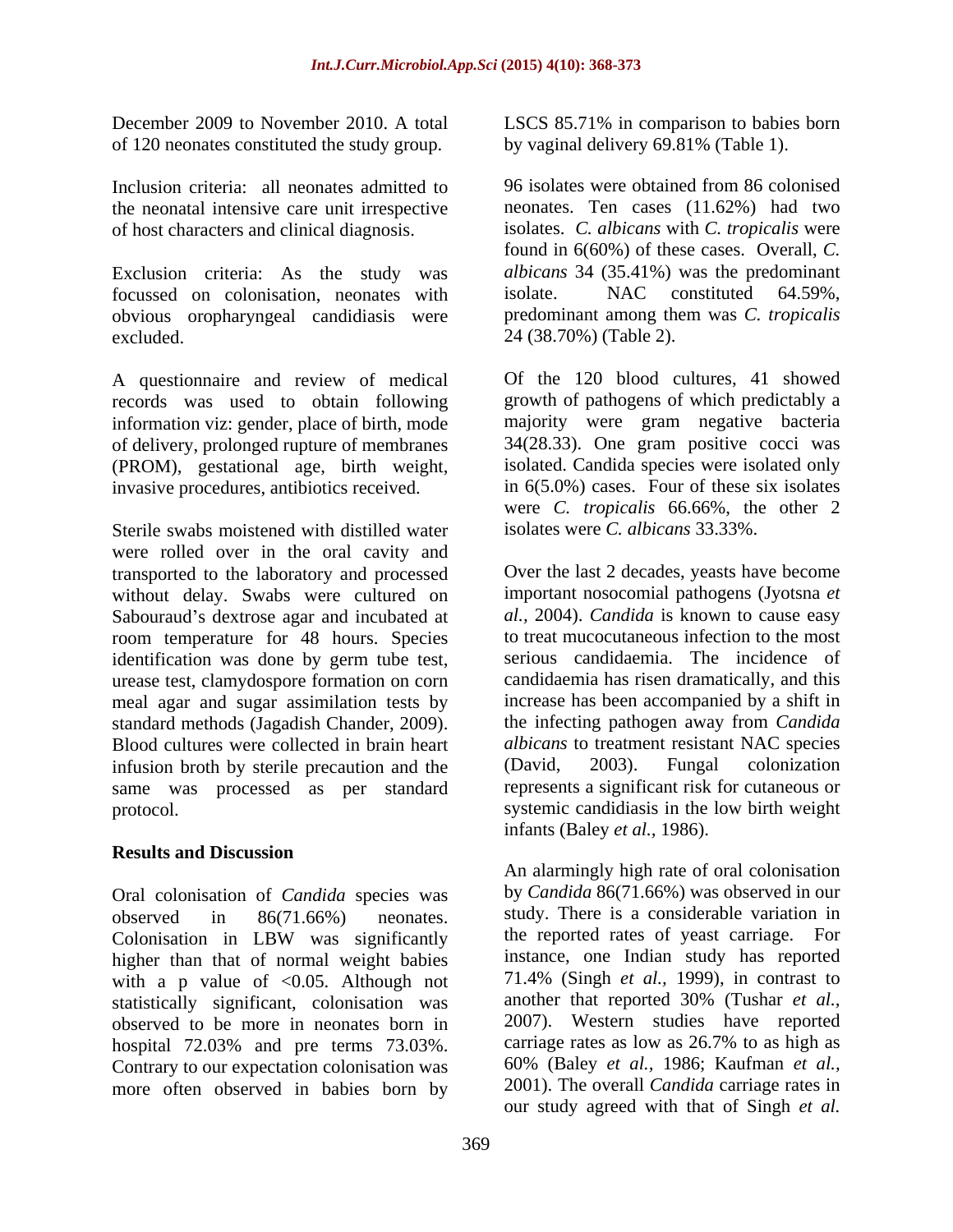(1999) and Baley *et al.* (1986). The wide

Reported risk factors for colonisation are that the increasing use of azole antifungals is LBW, gestational age, male sex, prolonged at least partially responsible for the PROM, administration of steroids and antibiotics and vaginal colonisation of the especially *C. glabrata* (David, 2003). In the mothers (Mendiratta *et al.,* 2006). We found present study too, we found that *C. glabrata* that LBW had a statistically significant risk of *Candida* carriage as against normal weight babies. Although not statistically *tropicalis* 26.59%. significant, a strong association was observed between administration of Six (5%) cases were blood culture positive antibiotics, PROM, babies delivered in for *Candida*. Much higher rates of 25.8% hospital, preterms and colonisation. (Tushar *et al.,* 2007) and 20% (Kaufman *et*  Contrary to our expectation babies delivered by LSCS showed a higher colonisation rates 85.71% compared to those delivered for candidaemia, four of the six cases i.e., vaginally 69.81% (Table 1). The likely reason for this could be the post operative environmental factors which influence species is increasing: over the two decades colonisation in the hospital. to 1990, NAC represented 10–40% of all

Although *C. albicans* is the most commonly 2006). By and large *C. albicans* is reported to be the predominant species by several others have reported 50% (Kaufman *et al.*, *al.,* 1986; Singh *et al.,* 1999; Narang *et al.,* the most predominant of all the species  $C$ . *krusei* 8.7% as causative agents of to cause 56% colonization (Tushar *et al.,* NAC species causing cnadidaemia is of

370

ranging differences in various studies NAC were 64.59% which was higher than indicate that a broad observation cannot be *C. albicans* alone 35.41%. Of these *C*. made as geographical variations are known *tropicalis* was the predominant species to occur. Besides the management protocols followed by *C. glabrata*. It could be inferred and host variables are likely to influence the that these species are now slowly replacing carriage rates in various studies. *C. albicans*. A growing body of evidence 2007). Similarly we found that overall the supports the still controversial contention proliferation of treatment resistant NAC, 18.8% was the second most common non albicans candida species, second only to *C. tropicalis* 26.59%.

isolated species in the colonised or infected candidaemias. These findings are in context infants, in the past decade infection and with general population (Krcmery and colonisation with other species of *Candida* Barnes, 2002). Some authors have reported has risen dramatically (Mendiratta *et al.,* that 96.8% of the isolates causing invasive authors 43.5%, 62%, 19%, 95% (Baley *et*  2001). Narang *et al.* (1996) have reported *C.*  1996). We too found that *C. albicans* was *guillermondi* 13%, *C. parapsilosis* 13%, and isolated. Other species such as *C. glabrata*, invasive candidiasis. *C. krusei* has more *C. krusei*, *C tropicalis* are emerging as recently emerged as a notable pathogen with important pathogens and this transition has clinical manifestations such as fungaemia, had a significant clinical impact due to endopthalmitis, arthritis and endocarditis decreased susceptibility of these non which usually occur in compromised patient albicans yeasts to antifungal agents (Abi- groups in nosocomial settings (Yuthica and Said *et al.,* 1997). NAC have been reported Samaranayake, 1994). The high incidence of for *Candida*. Much higher rates of 25.8% *al.,* 2001) have been reported by other authors. As regards to species responsible for candidaemia, four of the six cases i.e., 66.66% were due to *C. tropicalis*. The proportion of NAC species among *Candida* to 1990, NAC represented 10–40% of all candidaemias. In contrast, in 1991-1998, they represented 35 65% of all candidiasis were NAC (Tushar *et al.,* 2007), others have reported 50% (Kaufman *et al., albicans* 43.5%, *C. tropicalis* 21.7%, *C*. *C. krusei* 8.7% as causative agents of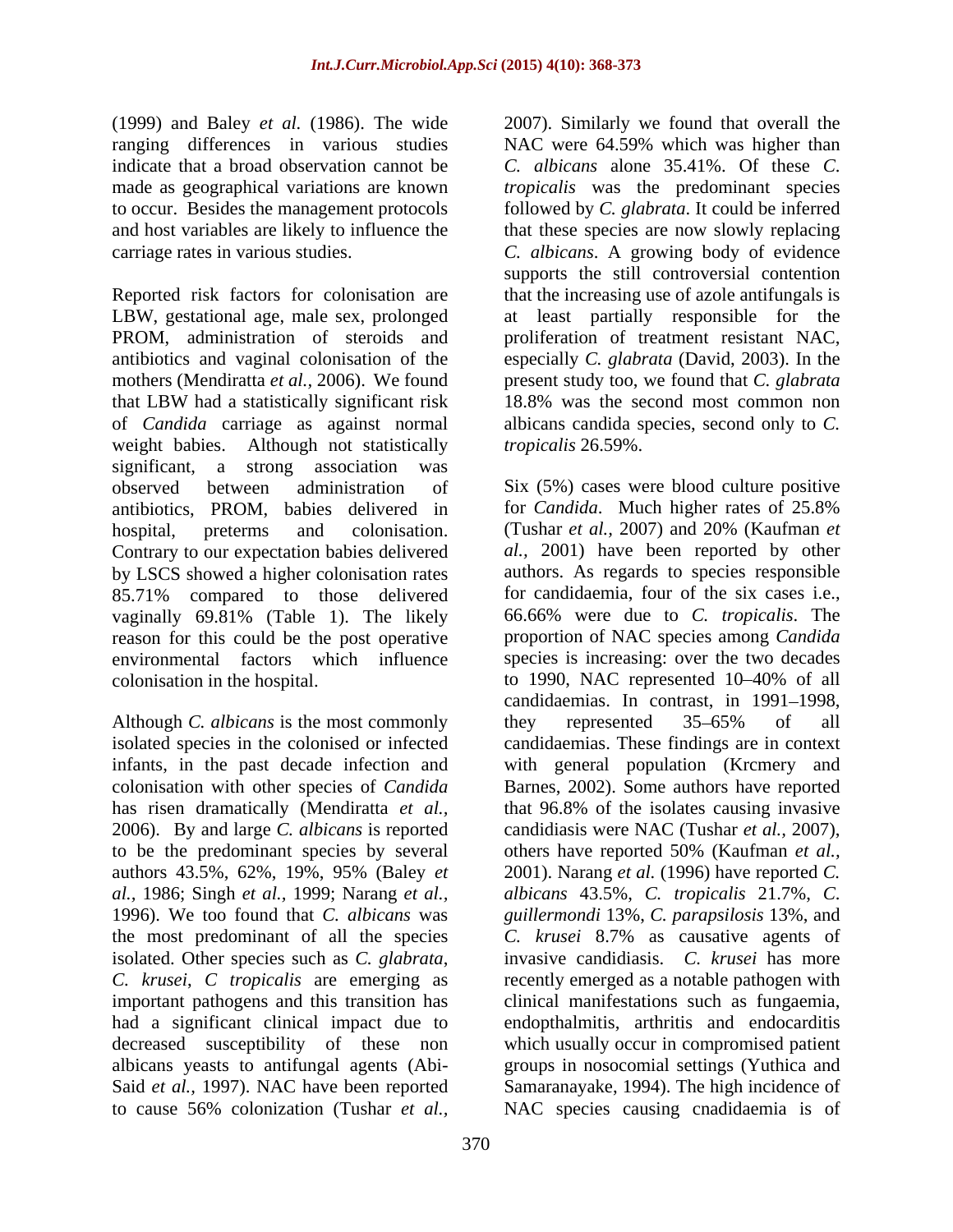concern as many of them are known to be When we analysed the association of resistant to fluconazole. Although we did are more likely to be drug resistant), the shift towards NAC is clearly evident.

not find any invasive candidiasis cases we found that colonisation preceded caused by *C. glabrata* and *C. krusei* (which candidaemia in all the 6 cases. It is note colonisation and subsequent candidaemia, worthy to mention that none of the non colonised babies had candidaemia.

| <b>Isolates</b>        |            |                         |
|------------------------|------------|-------------------------|
| Candida albicans       |            | 35.41%                  |
| Candida tropicalis     | - 44       | 25.0 %                  |
| Candida glabrata       |            | 11.45 %                 |
| Candida krusei         | - 08       | 8.33 %                  |
| Candida dubliniensis   | 06         |                         |
| Candida guilliermondii |            | $\frac{6.25\%}{5.20\%}$ |
| Candida kefyr          |            | 4.16 %                  |
| Candida parapsilosis   | $\sqrt{2}$ | 4.16 %                  |
| Total                  | Q6         | 100 %                   |

#### **Table.1** Distribution of *Candida* species

| <b>Table.2 Host factors</b><br>influencing colonization |  |
|---------------------------------------------------------|--|
|                                                         |  |

| <b>Host factors</b>                                           | No.colonised           | <b>No.not colonised</b> | <b>Total</b>             |
|---------------------------------------------------------------|------------------------|-------------------------|--------------------------|
| Hosp.delivery                                                 | 85(72.03%)             | 33(27.96%)              | 118(98.33%)              |
| Home delivery                                                 | $01(50\%)$             | 01(50%)                 | 02(1.66%)                |
| Vaginal delivery                                              | 74(69.81%)             | 32(30.18%)              | 106(88.33%)              |
| LSCS delivery                                                 | 12(85.71%)             | 02(14.28%)              | $14(11.66\%)$            |
| Preterm delivery                                              | 65(73.03%)             | 24(26.96%)              | 89(74.16%)               |
| Term delivery                                                 | 21(67.74%)             | 10(32.25%)              | 31(25.83%)               |
| LBW                                                           | 77(76.23%)             | 24(23.76%)              | 101(84.16%)              |
| Normal weight                                                 | 09(47.36%)             | 10(52.63%)              | 19(15.83%)               |
| With PROM                                                     | $04(100\%)$            |                         | 04(3.33%)                |
| <b>Without PROM</b>                                           | 82(70.68%)             | 34(29.31%)              | 116(96.66%)              |
| Antibiotics                                                   | 83(67.5%)              | 29(24.16%)              | 112(93.33%)              |
| received                                                      |                        |                         |                          |
| Antibiotics<br>received                                       | not $\sqrt{03(2.5\%)}$ | 05(4.16%)               | $08(6.66\%)$             |
|                                                               |                        |                         |                          |
| Inv procedures<br>No inv procedures $\left( 02(50\%) \right)$ | $84(72.41\%)$          | 32(27.58%)<br>02(50%)   | 116(96.66%)<br>04(3.33%) |
|                                                               |                        |                         |                          |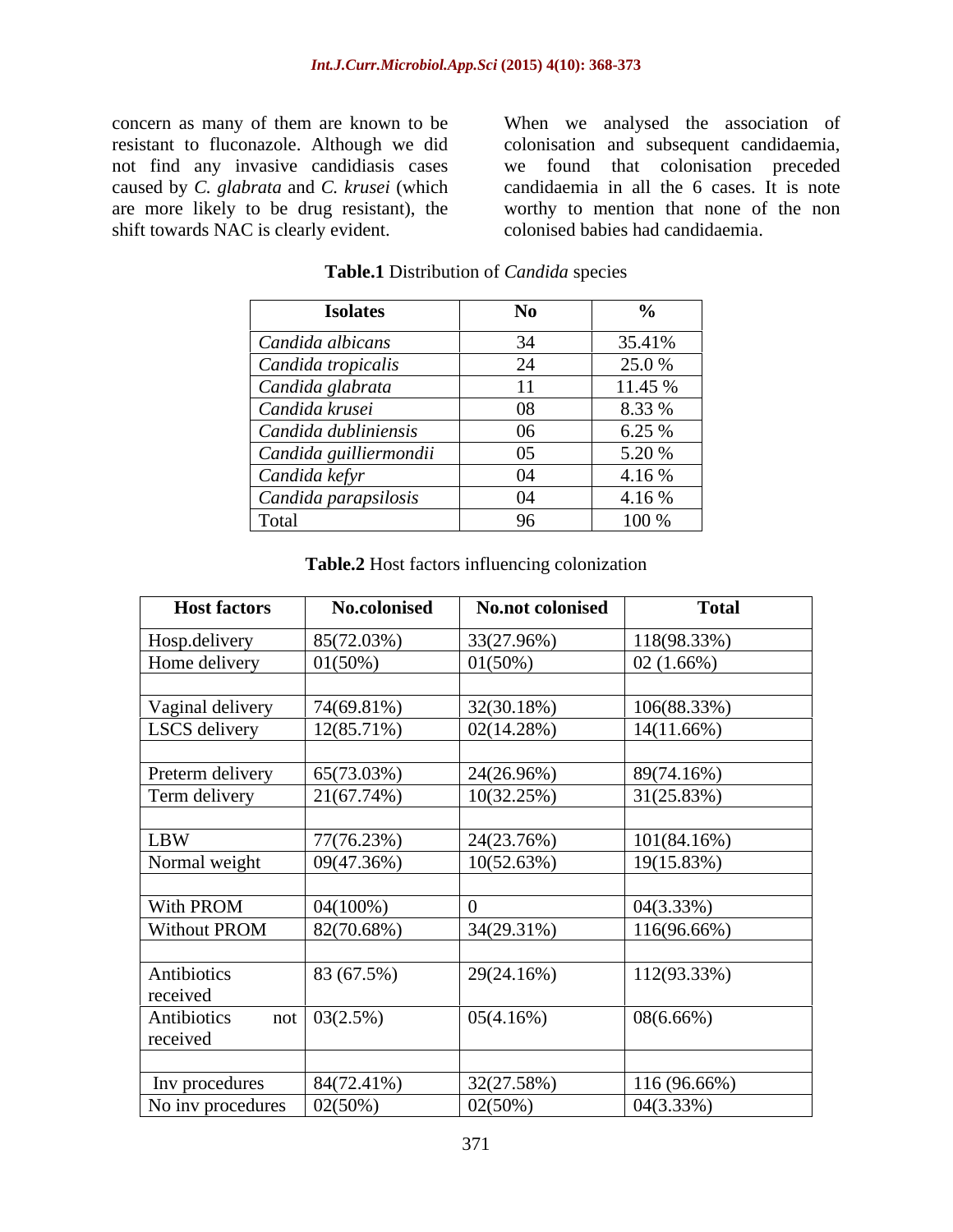Candidaemia has been associated with an (David, 2003). We observed a crude associated with *C. tropicalis* sepsis and

authors have evaluated the role of fluconazole prophylaxis in the high risk. It is reported that *Candida* colonisation is reduced from 46% to 15% after fluconazole therapy (Kicklighter *et al.,* 2001) and from Abi-Said, D., Anaissie Em, Uzun, O., Raad, 23% to 4.9% (Kaufman *et al.,* 2001).The authors concluded that prophylactic administration of fluconazole during the first six weeks of life is effective in preventing fungal colonization and invasive infection in infants with birth weights of less than Baley, J.E., Kliegman, R.M., Boxerbaum, 1000g. Conversely, another study (Tushar *et al.,* 2007) did not find fluconozole prophylaxis to be effective in preventing invasive fungal infections in neonates. 225–32. Candida considered in the measure of colonization in the case of the colonization in the colonization of the colonization of the colonization of the colonization in the colonization of the colonization is the colonization

Although the overall percentage of epidemiology of nosocomial candida candidaemia among the colonised cases in  $\frac{123}{5005-5035}$ . our study was low, we observed that Jagadish Chander, 2009. Candidiasis. Text mortality was quite high 66.66%, thus posing a dilemma as to the rationale of fluconozole prophylaxis to may minimise the development of invasive fungal infection  $J. 2004.$  Trends in neonatal especially those at risk. Some authors have raised concern that the increased use of antifungals may cause a shift in the prevalence of candida species towards Kaufman, D., Boyle, R., Hazen, K.C., difficult to treat pathogens particularly C. Patrie, J.T., Robinson, M., Donowitz, difficult to treat pathogens particularly *C*. Patrie, J.T., Robinson, M., Donowitz, *glabrata* and *C. krusei* (David, 2003). Thus a cautious approach appears to be prudent.

In conclusion, Non albicans candida has *J. Med.*, 345(23): 1660–6. been increasingly reported and may Kicklighter, S.D., Springer, S.C., Cox, T., eventually replace *C. albicans*. LBW was a

attributable mortality rate of almost 40% mortality of 66.66%. Of these 50% were indiscriminate use of antifungals is 16.66% with *C. albicans*. Mortality due to use of antifungal prophylaxis highlights the NAC species is reported to be similar to C. The need for intervention studies on a larger *albicans*, ranging from 15 to 35% (Krcmery scale to impact the prescription policies in and Barnes, 2002).<br>
In view of the high mortality rates, several<br>
In view of the high mortality rates, several<br>
In view of the high mortality rates, several<br>
In view of the high mortality rates, several<br>
In view of the hig risk factors is important to target the prophylaxis to those in need as indiscriminate use of antifungals is unjustified. Conflicting data regarding the the hospitals. Furthermore, in view of an increase in NAC species, the need for culture and complete identification of the species is highlighted.

# **Reference**

- I., Pinzcowski, H., Vartivarian, S. 1997. The epidemiology of hematogenous candidiasis caused by different *Candida* species. *Clin. Infect. Dis., 24(6): 1122-8.*
- B., Fanaroff, A.A. 1986. Fungal colonization in the very low birth weight infant. *Pediatrics,* 78(2):  $225 - 32.$
- David, R.S. 2003. Shifting patterns in the
- infections. *Chest,* 123: 5005–5035.<br>Jagadish Chander, 2009. Candidiasis. Text book of medical mycology,  $3<sup>rd</sup>$  edn.  $rd_{\text{cdn}}$ edn. Mehra Publishers. Pp. 266-290.
- Jyotsna, A., Seema, B., Malik, G.K., Amita, J. 2004. Trends in neonatal septicaemia: emergence of Non albicans candida. *Indian paediatrics,*  $41: 712 - 715.$
- L.G. 2001. Fluconazole prophylaxis against fungal colonization and infection in preterm infants. *N. Engl. J. Med.,* 345(23): 1660–6.
- Kicklighter, S.D., Springer, S.C., Cox, T., Hulsey, T.C., Turner, R.B. 2001. Fluconazole for prophylaxis against